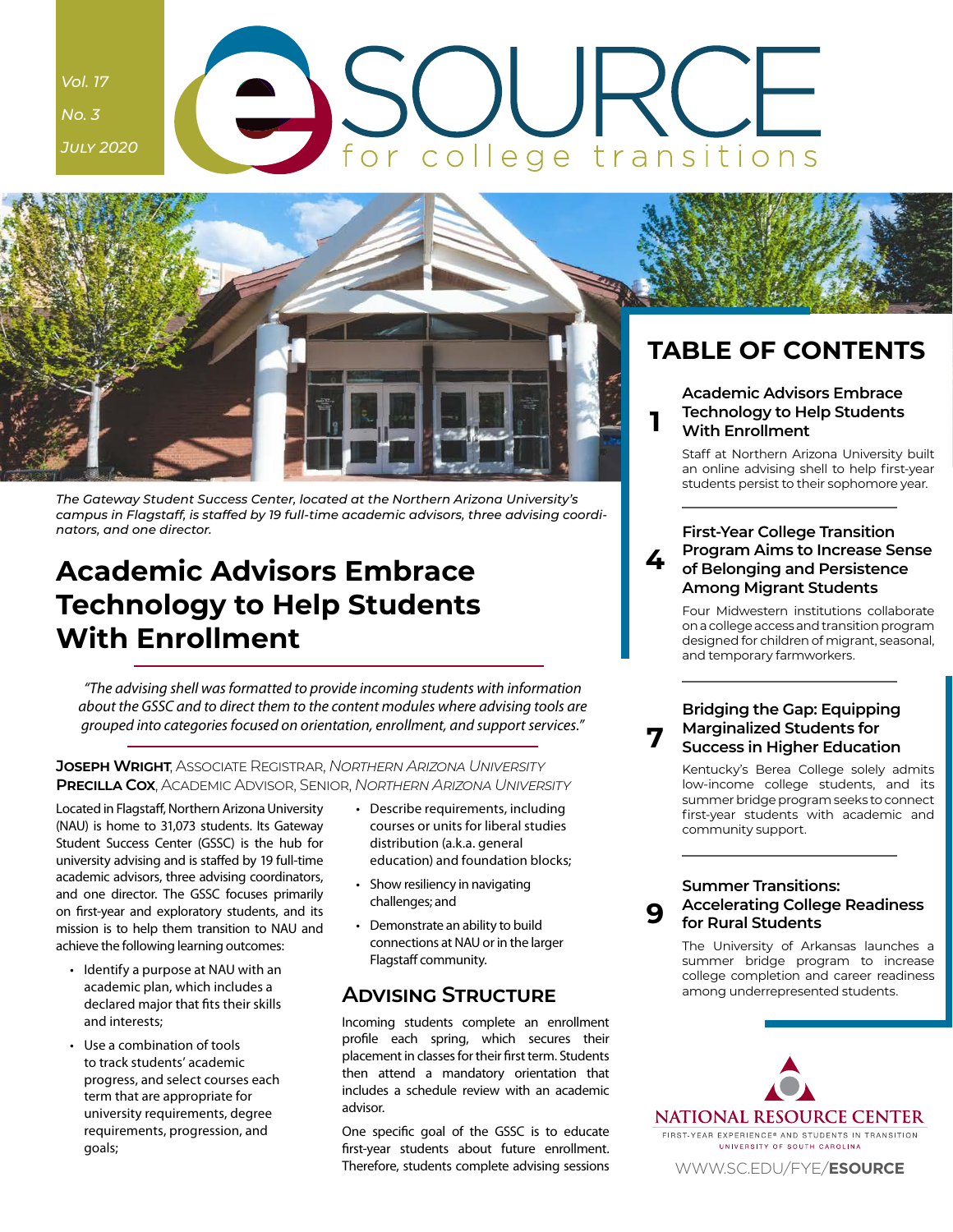

*Figure 1* Advising contacts for incoming first-year students at Northern Arizona University

during the academic year to address enrollment, course selection, academic progression, and developmental questions (see Figure 1). As enrollment at NAU reached 6,614 first-year and exploratory students in Fall 2018, it became a challenge to meet with everyone who needed advisement. To help students persist into their sophomore year, GSSC staff sought innovative and creative new strategies to support student learning, development, and success. The search led to the creation of enrollment tutorial videos available in Blackboard Learn, NAU's learning management system.

### **Development of the Video Tutorials**

GSSC staff created a course shell in Blackboard Learn to host video tutorials that coached incoming students on using NAU advising tools, which include (a) the academic catalog, (b) advisement reports, (c) Jacks Planner (a course selection tool), (d) degree progression plans, and (e) Jacks Scheduler (a course scheduling tool). All incoming students are enrolled in the course shell.

Creating the tutorials required evaluating each step needed, building the video scripts, working with NAU's Information Technology Services department to create the videos, reviewing the videos and giving feedback, and posting the tutorials to Blackboard Learn. The advising shell was formatted to provide incoming students with information about the GSSC and to direct them to the content modules where advising tools are grouped into categories focused on orientation, enrollment, and support services. Each tutorial averages less than two minutes, giving the student the option to watch them individually or in a sequence.

A social media marketing campaign was also developed to ensure incoming students were using the online modules to stay up to date on their enrollment responsibilities. Social media was chosen because previous engagement campaigns showed inconsistent student interaction with email, which led to them missing important information. As a result, student success had been affected when add, drop and withdrawal dates were not followed or when enrollment events were not attended.

GSSC staff created social media profiles on on Facebook, Instagram, YouTube, and Twitter to share important advising information as students scrolled through their newsfeeds. The goal of the social media campaigns was to bring advising awareness to first-year and exploratory students by (a) sharing NAU news, events, and important dates; (b) connecting them to campus resources; and (c) encouraging resiliency. A call to action was sent to students encouraging them to follow the GSSC on social media, and students began following within minutes.

The GSSC social media profiles initially were monitored by one academic advisor, but there is now a committee of seven. Staff use the Hootsuite social media marketing and management tool to schedule posts across all platforms to maintain message consistency and relevance, and to stay on students' newsfeeds. Each day is dedicated to information advisors found most important to students (e.g., #MotivationMonday, #TipTuesday, and #WednesdayWisdom). Thursdays featured departments across campus and advisor spotlights, and Fridays featured students with the hashtags #FreshmanFriday or #LumberjackTales. For example, #TipTuesday provided information such as navigating an advisement report, how to search for classes, or how to enroll in classes. In addition to text and pictures, videos of advisors were shared to make it more personable.

### **Outcomes**

More than 6,096 students logged in to the GSSC advising module in May and Summer 2018, and 5,004 (82%) of them accessed the tutorial videos. Students spent a combined 5,860 hours in the online module, and more than 1,000 of the incoming students were able to enroll in their classes without visiting the GSSC. This significantly reduced the wait time at the GSSC and made in-person appointments available to students who preferred a face-to face experience or who needed time to focus on more holistic and developmental components with advisors.

Staff tracked in-person visits and digital appointments during the enrollment period and noticed an increase in first time visits by students who had partial (6 or more units) or full enrollment (12 or more units), compared to previous semesters when first-time visitors typically had no or low enrollment (3 units or less). Through follow-up discussions with students, advisors also indicated most (50%-75%) of their post-enrollment appointments had partially or completely used the tutorials, meaning the videos were being used at a time when the GSSC traditionally sees a lot of traffic. A survey was being compiled to identify students who used the online tutorial during the 2019 spring and summer terms, but those data are not yet available.

Social media data indicated GSSC's followers saw and engaged with the posts; the Facebook data also showed an increase of followers from about 300 to nearly 600 during the 2018-2019 academic year. GSSC staff used Facebook analytics to identify the best times to post (9 a.m. and



*Incoming students attend orientation at Northern Arizona University's Gateway Student Success Center.*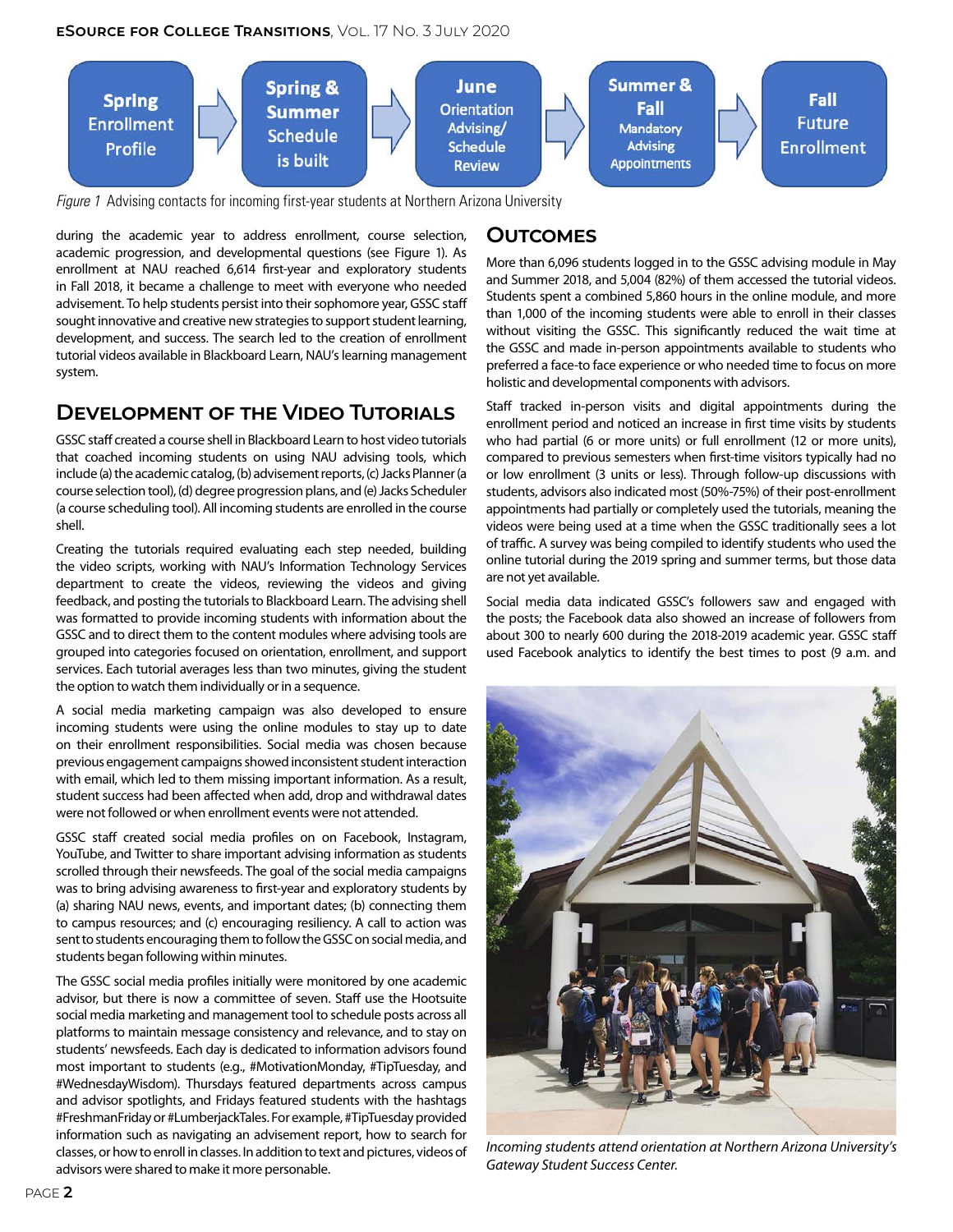8:30 p.m.) and adjusted their content schedules accordingly. As of Spring 2020, the GSSC Instagram account had 988 followers. Using the polling element available through Instagram Story feature, staff learned that 85% of respondents found the posts useful. Enrollment reminders, campus events, motivational quotes, important deadlines, and advisor tips were the content students found most helpful.

### **Discussion**

Through video tutorials and social media engagement, GSSC staff leveraged technology to increase connections between advising and students. In the future, increased marketing should bring awareness to even more students, and the tutorials will be reviewed to make sure they are up to date. NAU college advising areas are also being encouraged to create their own mechanisms to use technology to further support students.

### **CONTACT**

**Joseph Wright** [Joseph.Wright@nau.edu](mailto:Joseph.Wright%20%40nau.edu?subject=E-Source%2017.3)

**Precilla Cox** [Precilla.Cox@nau.edu](mailto:Precilla.Cox%40nau.edu?subject=E-Source%2017.3)



*Northern Arizona University academic advisors assist incoming students with tasks like registering for courses.*



*Screenshot from Northern Arizona University's Gateway Advising YouTube channel, where incoming students can learn more about advising tools.*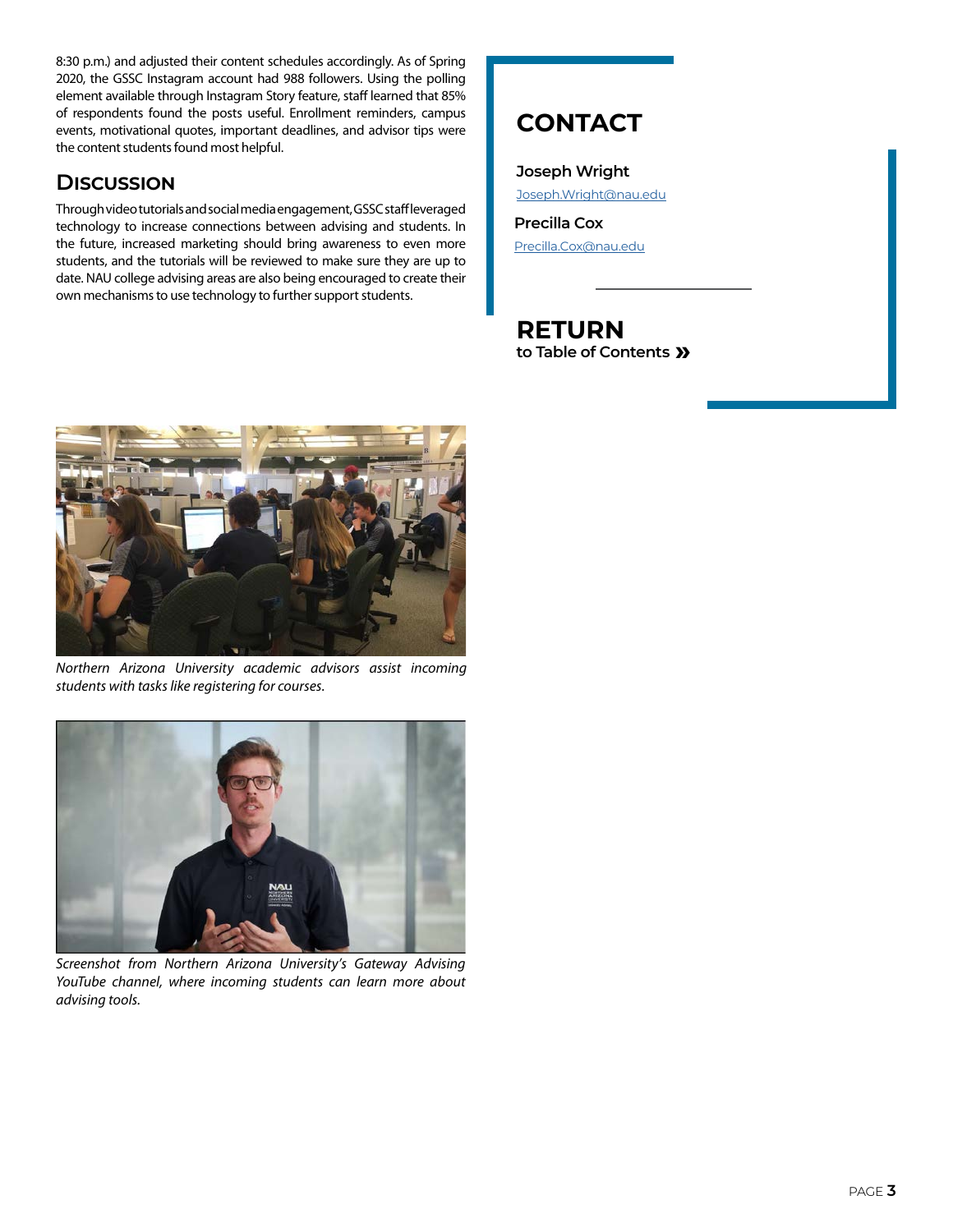## <span id="page-3-0"></span>**First-Year College Transition Program Aims to Increase Sense of Belonging and Persistence Among Migrant Students**

*"… students who completed the Heartland CAMP first-year program said it provided them with opportunities and skills that helped them succeed academically."*

**Adam Brazil**, Director of STEP UP (Supporting Technology, Educators, and Parents for Upward Progress), Center for Educational Opportunity Programs, *University of Kansas*

**Meghan Ecker-Lyster**, Director of Research, Evaluation & Dissemination, Center for Educational Opportunity Programs, *University of Kansas*

**Lauren Coleman-Tempel**, Assistant Director of Research, Evaluation & Dissemination, Center for Educational Opportunity Programs, *University of Kansas*

Children of migrant, seasonal, and temporary farmworkers (MSFW) are an underserved student population in higher education in the United States (Zalaquett et al., 2007). MSFW students face a variety of barriers to college access including poverty, a lack of knowledge of the college-going process, and academic underpreparedness. The federally funded College Assistance Migrant Program (CAMP) was created to support MSFW students in their transition to higher education.

### **Program Spotlight: Heartland College Assistance Migrant Program (Heartland CAMP)**

The Heartland CAMP program is a grant-funded, college access and transition program for MSFW students that provides academic and financial supports to students from secondary school through their first year of college. Heartland CAMP serves four institutions in the Midwest: The University of Kansas in Lawrence, Kansas; Metropolitan Community College in Omaha, Nebraska; Western Iowa Tech Community College in Sioux City, Iowa; and Kansas City Kansas Community College in Kansas City, Kansas. Each of the Heartland CAMP institutions were strategically chosen based on the campus's proximity to large agricultural communities.

Using practices shown to be effective in helping first-generation, low-income (FGLI) students succeed in college, Heartland CAMP addresses low college enrollment, persistence, and graduation rates among MSFW students. The program achieves this through a two-pronged approach. First, it provides pre-college advising to MSFW high school students (i.e., campus visits, high school presentations, and college and FAFSA application assistance). Once eligible MSFW students are admitted to one of the four target institutions, Heartland CAMP provides academic, financial, and social supports throughout their first year. Supports include (a) living stipends; (b) student advising and guidance on the college systems (i.e., admissions, placement, and academic programs); (c) intensive academic advising, coaching, and tutoring; and (d) access to and connections with comprehensive institutional resources (i.e., computer/printing services, financial literacy supports), and assistance with financial aid applications and scholarship applications.

To understand students' interactions with the Heartland CAMP program, a mixed-methods evaluation study was conducted. In Spring 2019, evaluators partnered with Heartland CAMP staff to identify a purposive sample of highly engaged CAMP students



to participate in individual interviews. Participants were asked to share their perceptions and interactions with the Heartland CAMP staff to help staff better understand students' experiences with the program. Evaluators interviewed four participants using a semistructured interview protocol. Each interview was audio recorded and transcribed for analysis. Results were analyzed using thematic analysis, a structured process for encoding data and identifying common themes. In addition to the qualitative interviews, evaluators also developed and distributed an online, anonymous survey using Qualtrics to current (*n* = 19) and former (*n* = 9) CAMP participants during Spring 2019. Using Likert scales, the survey asked CAMP students how frequently they engaged in meaningful campus activities (e.g., talk to a professor, receive tutoring), how often they encountered challenges (e.g., classes were too hard, felt lonely), and how satisfied they were with CAMP components (e.g., financial aid advising, sense of community with fellow students). The following section highlights the key findings extrapolated from the evaluation study.

### **Intensive Advising Helped Students Develop Self-Sufficient Habits**

The majority of respondents were satisfied with the advising services they received from their Heartland CAMP advisor (see Table 1). Specifically, students felt the CAMP advisors helped them address financial and social obstacles they faced. While survey responses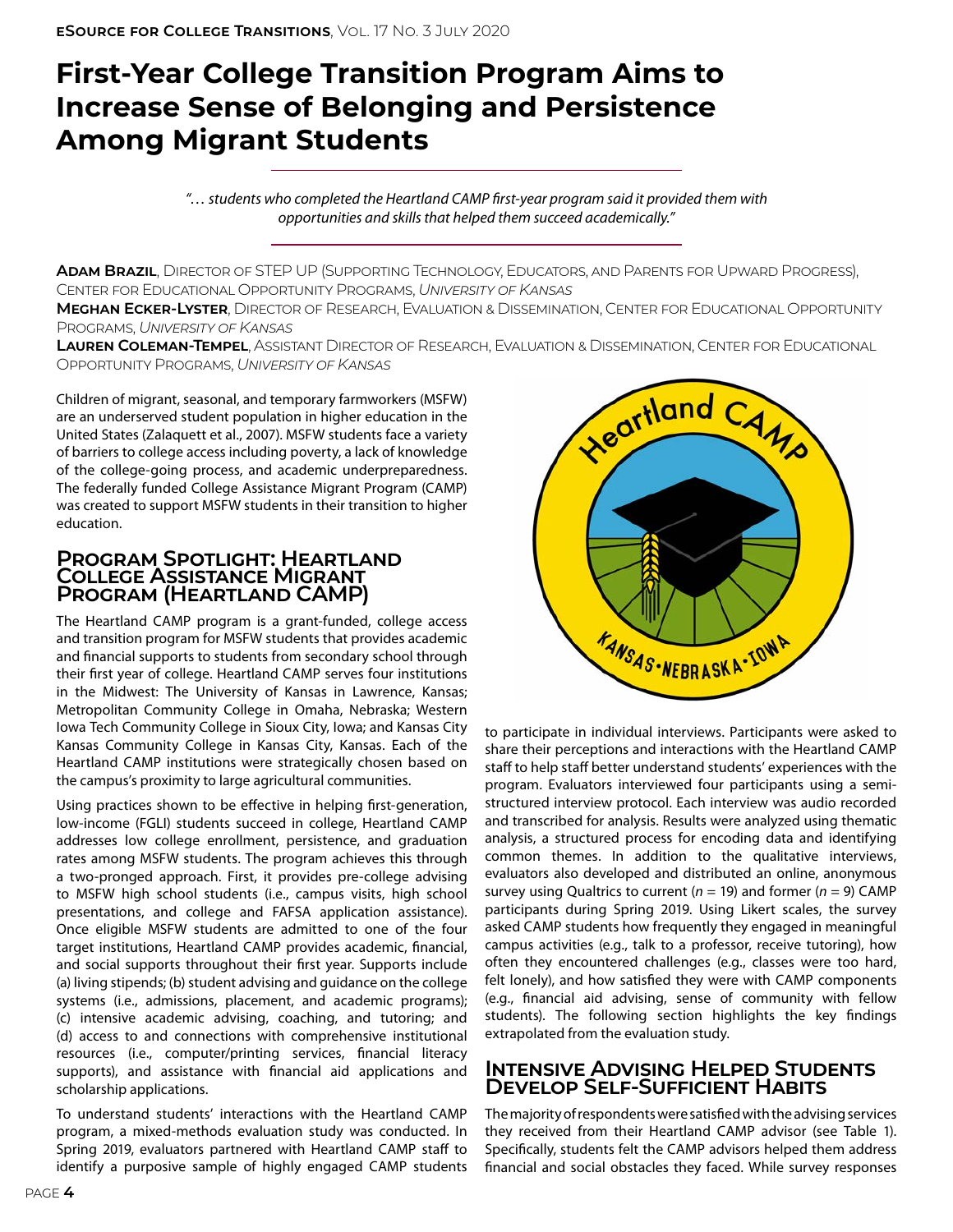were overwhelmingly positive, financial-aid advising was one area where current and former Heartland CAMP participants reported the least amount of satisfaction.

MSFW students who completed the Heartland CAMP first-year program said it provided them with opportunities and skills that helped them succeed academically. Former participants developed self-directed behaviors like setting goals, seeking help, and time management (see Table 2). According to one student, the with student groups and make friends, thereby laying a foundation for feeling like they belonged on campus. Heartland CAMP held regular social events for its participants (e.g., potluck dinners, study parties). More than 75% of current and former participants were "satisfied" with the sense of community within Heartland CAMP. One interviewee paraphrased how the program improved their connections to campus and sense of belonging: "[Heartland CAMP] showed me I'm not the only one. It's not bad to go look for help."

#### Table 1

*Satisfaction With Intensive Advising Components*

| <b>Student status</b> | <b>Amount of time</b><br>spent w/<br><b>Heartland</b><br><b>CAMP advisors</b> | <b>Career path</b><br>advising | <b>Advising on</b><br>available health/<br>psychological<br>services | <b>Study skills</b><br>advising | <b>Financial aid</b><br>advising | <b>Sense of</b><br>community<br>among HCAMP<br>students |
|-----------------------|-------------------------------------------------------------------------------|--------------------------------|----------------------------------------------------------------------|---------------------------------|----------------------------------|---------------------------------------------------------|
| Current ( $n = 19$ )  | 87.5%                                                                         | 93.3%                          | 73.3%                                                                | 80.0%                           | 66.7%                            | 86.7%                                                   |
| Former $(n=9)$        | 66.7%                                                                         | 75.0%                          | 88.9%                                                                | 77.8%                           | 77.8%                            | 77.8%                                                   |

*Note.* Responses on a 3-point Likert scale where 1 = Dissatisfied, 2 = Neither satisfied nor dissatisfied, and 3 = Satisfied

### Table 2

*Perceived Benefits of Program Participation*

#### **Looking back on my freshman Heartland CAMP experience, the program helped me…**

| Set goals for myself                                 | 88.9% |
|------------------------------------------------------|-------|
| Communicate my needs to others                       | 77.8% |
| Make friends                                         | 66.7% |
| Use good time management skills                      | 66.7% |
| Get involved with non-HCAMP student groups and clubs | 66.7% |

*Note.* Responses on a 3-point Likert scale where 1 = Disagree, 2 = Neither agree nor disagree, and 3 = Agree

intensive advising component was an extremely beneficial part of the program: "They are great listeners. They have helped me open up and helped me with my stress." The program's advising model not only helped students navigate their academic courses but also provided an outlet for students to develop critical intrapersonal skills (e.g., stress management) needed to successfully navigate the transition into higher education.

### **Increased Social Connections Fostered a Sense of Belonging**

Heartland CAMP students reported having family and work duties in addition to their academic workload and felt isolated or lonely at times on campus. Current Heartland CAMP participants had substantial time commitments, with the majority indicating they worked part-time, volunteered part-time, and stayed home to help with family responsibilities. More than half of current Heartland CAMP students said they worked to provide funds to family members, provided childcare to family members, helped to translate for family members, and helped with family finances or health-related documents on a weekly or daily basis.

In spite of their off-campus responsibilities, survey respondents reported they regularly (i.e., daily or weekly) communicated with their Heartland CAMP advisors and professors. Surveys also showed that Heartland CAMP helped participants get involved Despite this high level of satisfaction, 22% of former participants "disagreed" that program participation helped them feel like they belonged on campus. This finding suggests that sense of belonging is a nuanced factor that may change as students move between and within social groups on campus.

### **Implications for Practitioners**

While MSFW students are a small segment of the college population, they face unique challenges to college access and success. Programs that target MSFW students and use interventions proven effective with FGLI students are a promising development. Practitioners should understand that these students face financial barriers before and during the college-going process. It is especially important that these students have access to FAFSA assistance, because if they are selected for FAFSA verification, research suggests they will be put at risk of not completing the college enrollment process (Warick, 2018). Intervention programs should include financial-aid advising and a stipend, whenever possible. MSFW students are often students of color (The National Center for Farmworker Health, 2012) who remain underrepresented in higher education (Delgado & Becker Herbst, 2018) and may feel unsupported and marginalized on campus (McDonough, 2005). These factors negatively affect their sense of belonging in college, a vital factor in college retention and graduation (Strayhorn, 2012).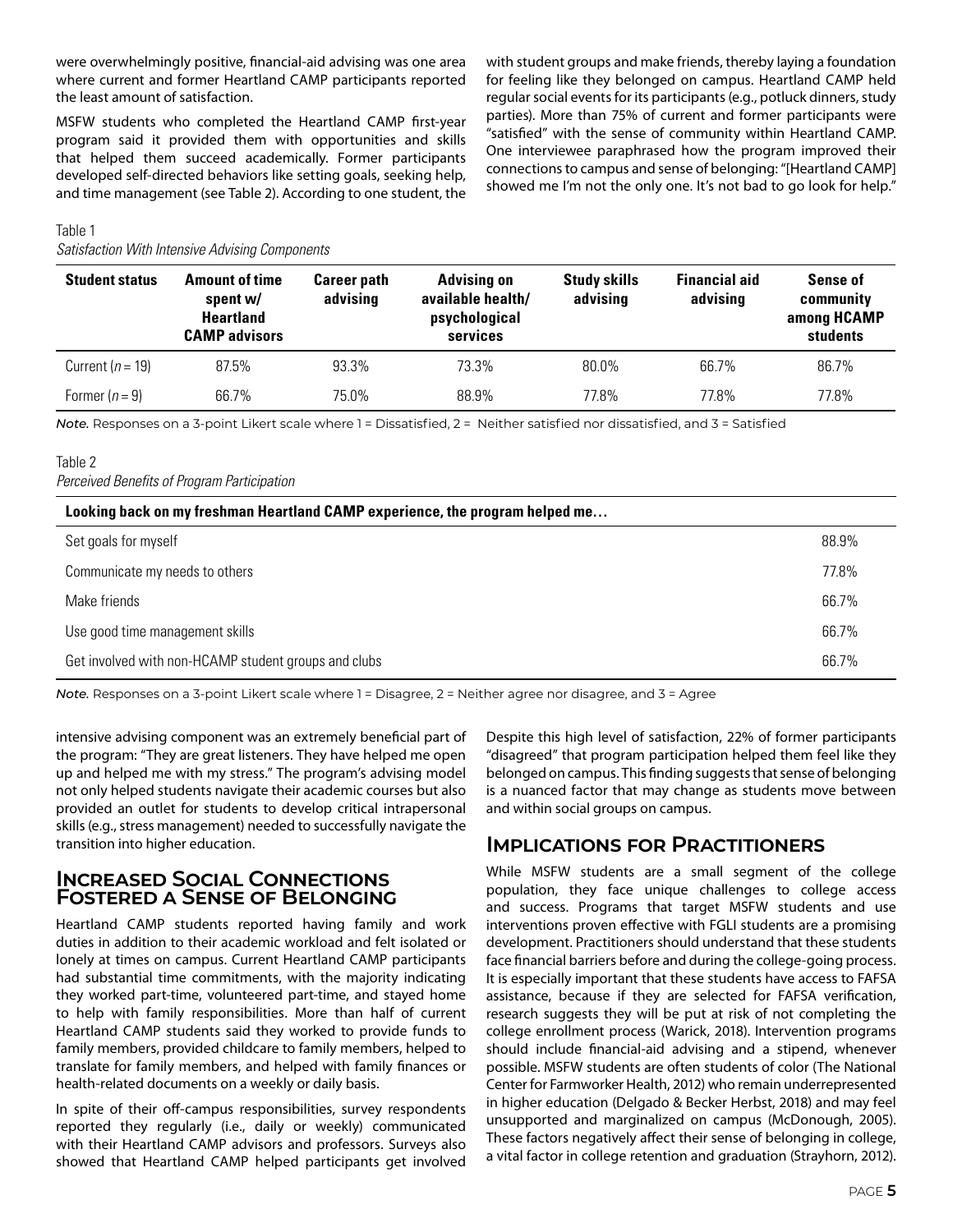While MSFW students often find it difficult to fit in on campus, more than 75% of current and former Heartland CAMP participants reported a key benefit to the program was the sense of community it fostered. Based on this finding, it is recommended that outreach programs designed specifically for MSFW students should include structured opportunities to connect participants with peers who share similar backgrounds and have overcome similar obstacles.

### **References**

- Delgado, D., & Becker Herbst, R. (2018). El Campo: Educational attainment and educational well-being for farmworker children. *Education and Urban Society*, *50*(4), 328-350. [http://doi.org/gdfmk7](https://journals.sagepub.com/doi/10.1177/0013124517713247)
- McDonough, P. M. (2005). Counseling matters: Knowledge, assistance, and organizational commitment in college preparation. In W. G. Tierney, Z. B. Corwin, & J. E. Colyar (Eds.), *Preparing for college: Nine elements of effective outreach* (pp. 69-88). SUNY Press.
- The National Center for Farmworker Health. (2012). *Farmworker health fact sheet*. Retrieved May 8, 2020, from [http://www.ncfh.org/uploads/3/8/6/8/38685499/](http://www.ncfh.org/uploads/3/8/6/8/38685499/fs-migrant_demographics.pdf) fs-migrant\_demographics.pdf
- Strayhorn, T. L. (2012). Exploring the impact of Facebook and Myspace use on first-year students' sense of belonging and persistence decisions. *Journal of College Student Development*, *53*(6), 783-796. [http://doi.org/f4fpxt](https://muse.jhu.edu/article/490814)
- Warick, C. (2018, November 27). Senate bill would simplify FAFSA process for students. *Florida College Access Network*. Retrieved May 9, 2020, from [http://floridacollegeaccess.org/news/senate-bill-simplify-fafsa-process](http://floridacollegeaccess.org/news/senate-bill-simplify-fafsa-process-students/)[students/](http://floridacollegeaccess.org/news/senate-bill-simplify-fafsa-process-students/)
- Zalaquett, C. P., Alvarez McHatton, P., & Cranston-Gingras, A. (2007). Characteristics of Latina/o migrant farmworker students attending a large metropolitan university. *Journal of Hispanic Higher Education*, *6*(2), 135-156. [http://doi.org/dnbkmw](https://journals.sagepub.com/doi/10.1177/1538192707299186)

### **CONTACT**

**Adam Brazil** [brazila@ku.edu](mailto:brazila%40ku.edu?subject=E-Source%2017.3)

**Meghan Ecker-Lyster** [meecker@ku.edu](mailto:meecker%40ku.edu?subject=E-Source%2017.3)

**Lauren Coleman-Tempel** [lecoleman@ku.edu](mailto:lecoleman%40ku.edu?subject=E-Source%2017.3)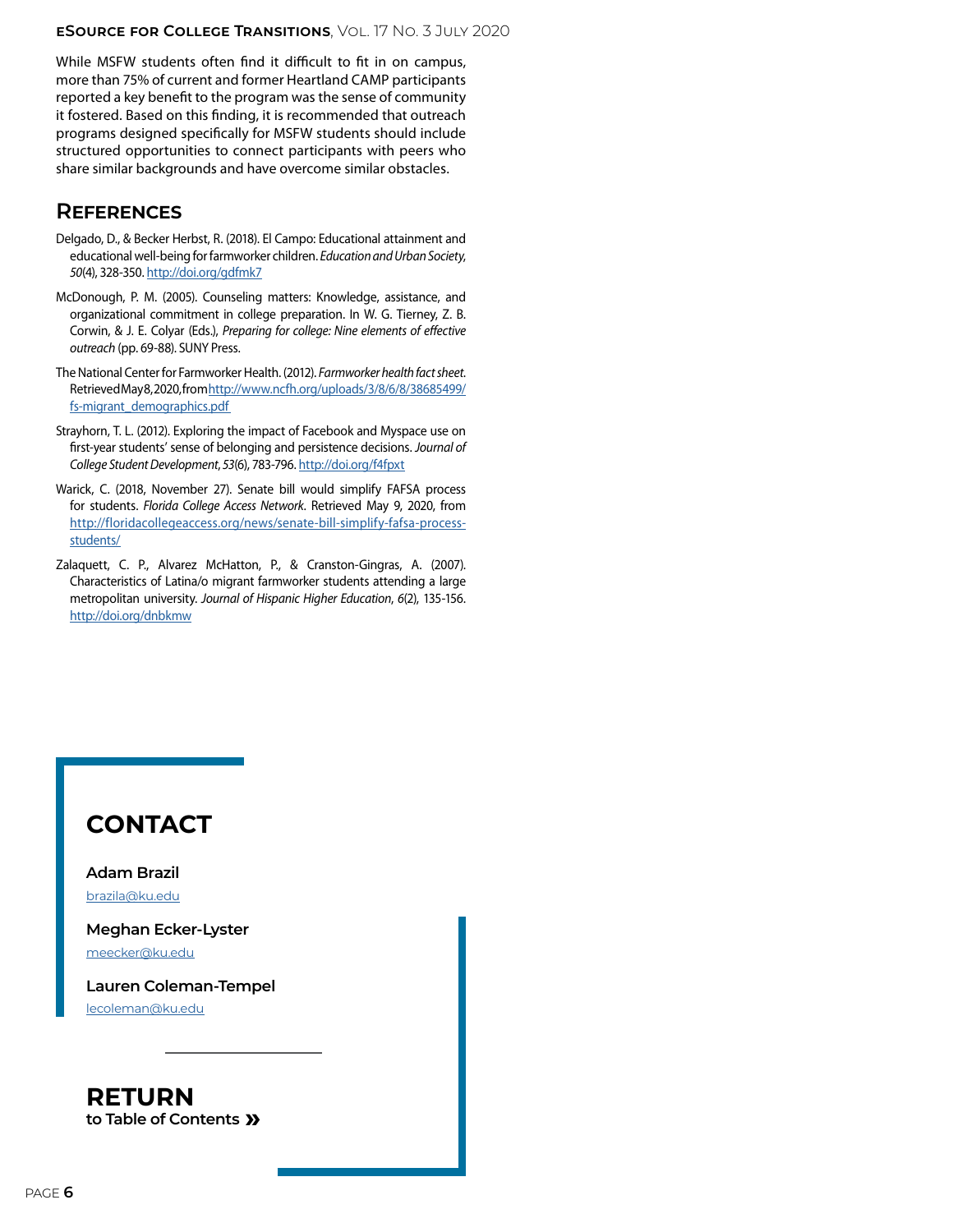### <span id="page-6-0"></span>**Bridging the Gap: Equipping Marginalized Students for Success in Higher Education**

*"Participants leave the program feeling more connected to faculty, staff, and their peers and better prepared to engage in the academic and social transitions that accompany the college experience."*

**Kyle Phillips,** Program Associate, Office of Student Success and Transition, *Berea College*

It should come as no surprise to higher education practitioners that success rates remain low for first-generation, low-income (FGLI) undergraduates. Recent data from the National Association of Student Personnel Administrators (NASPA) indicates that 56% of first-generation students do not hold a higher education credential after six years (NASPA, 2019), and Johns Hopkins University's Institute for Educational Policy has found that low-income college students graduate at a rate of just 14% (Bjorklund-Young, 2016). Relatedly, FGLI students continue to report feelings associated with the imposter syndrome, defined by NASPA as "persistent self-doubt and fear of exposure as a fraud that causes many first-generation students to doubt their own abilities" (Dickson, n.d.).

Located in Madison County, Kentucky, Berea College is a small, four-year liberal arts institution. It is unique in that it solely admits low-income college students, the majority of whom come from first-generation households. Berea grants each admitted student a full-tuition scholarship in exchange for service in a campus labor position ranging from office assistants to groundskeepers.

Given the bleak outlook for students of similar backgrounds, Berea has established a deep commitment to providing services and resources to support an otherwise marginalized student population. As part of these efforts, the college's Office of First-Year Initiatives in 2014 piloted a summer bridge program, Berea Bridge, that sought to combat the dangers associated with imposter syndrome while also connecting its participants with academic and community support. At an institution that typically enrolls approximately 500 first-year students per year, Berea Bridge has served more than 300 incoming students over five years, with promising retention rates among its participants when compared to non-participants and among similar demographics nationwide.

### **Strategies and Program Overview**

Information about Berea Bridge is sent in a welcome packet to each admitted student after they confirm their intention to attend Berea College. Newly admitted students who are interested in the program can submit their name to a lottery system that selects the participants. The lottery system typically gets about 150 entries from the incoming class; it was designed to prevent overwhelming the program's resources by limiting the number of participants while also ensuring an equal chance for students who are interested. The number of students in the Berea Bridge cohorts has fluctuated over the years, but the current model chooses 60 incoming students. The lottery selection is largely randomized, but efforts are taken by Berea Bridge staff to ensure the cohort is representative of the larger Berea College student population.

Always cognizant of the college's unique mission to admit only students of limited financial means, Berea Bridge was designed to be free for its participants. The program runs four weeks over the summer preceding students' official start at the college. Travel



*Past participants in Berea College's summer bridge program have enjoyed kayaking and other activities to build positive relationships among one another and with college faculty and program staff.*

reimbursements are given to allow each participant to travel to campus. Students are also provided campus housing, a meal plan, and a modest stipend for incidentals.

The Berea Bridge program is designed to reflect a typical Berea College experience: Students are assigned a work position for which they are paid, are enrolled in courses rooted in both humanities and quantitative sciences, and given opportunities to engage with the larger campus community.

Bridge students also embark on frequent outings as a cohort in order to foster positive relationships among one another and with college faculty and program staff. Past outings have included high-ropes challenge courses, kayaking, and volunteer work. The program was also designed to foster relationships and community through a living-learning community by housing all of the participants in the same residence hall and randomizing roommate assignments.

Berea Bridge students are held to high academic standards for the two courses they take during the bridge term. The courses are in a variety of disciplines and are specifically designed and reserved for participants. Each course uses a teaching assistant (TA), an upperdivision student with proven success and an interest in assisting lower-division students. Bridge TAs also serve as peer mentors, meeting with students both individually and in small groups to discuss academic or personal concerns, and resident leaders in the program's living-learning community.

### **Results**

Promising results have emerged for retention and academic performance over the program's first five years, which are supported by encouraging testimonials from program participants. The average first-to-second year retention rate for Berea Bridge participants is 89.7%, compared to 83.4% for non-bridge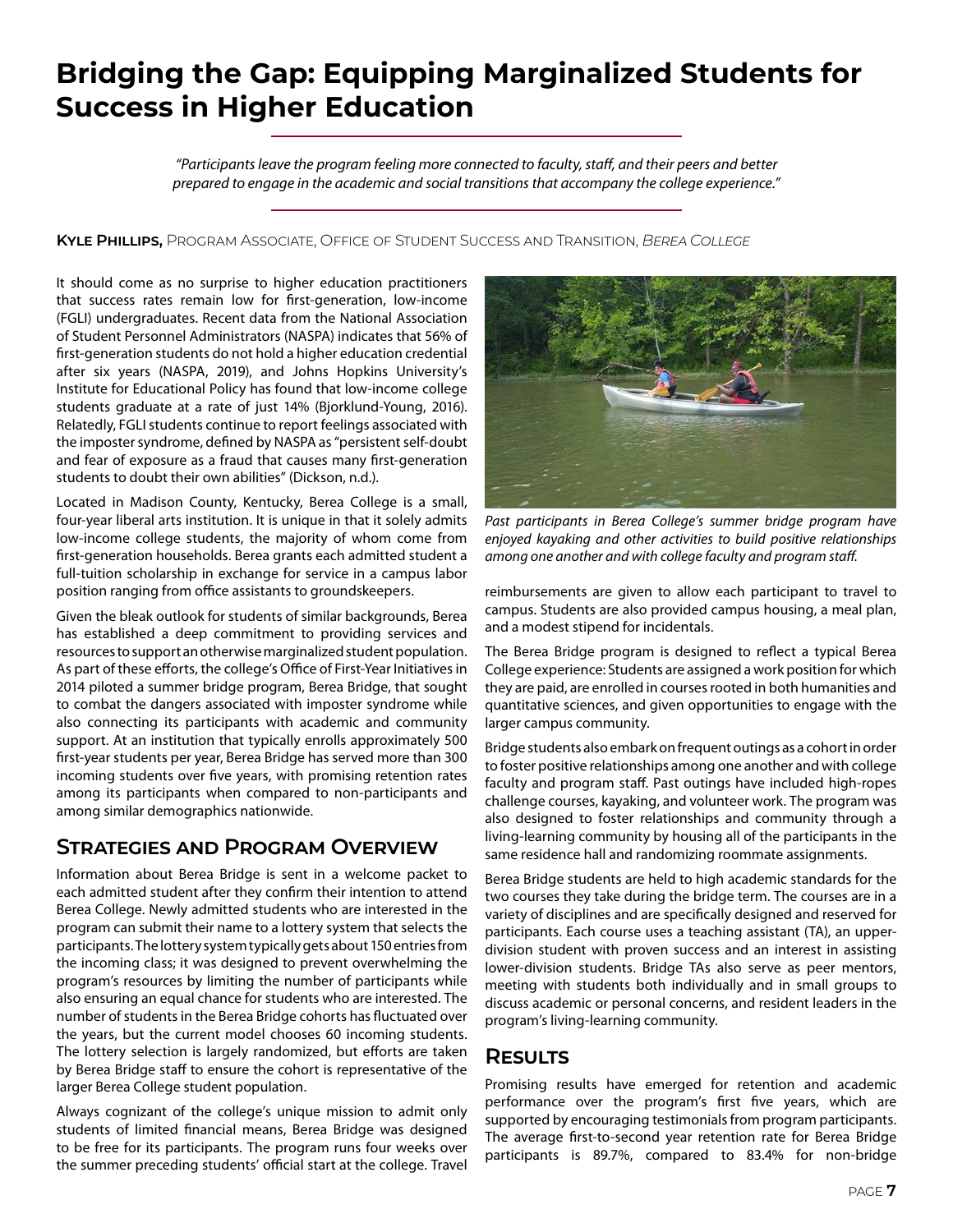participants (Berea College, 2018). Another encouraging result is the first-to-second year retention rates of its male participants (84.5%) compared with a 75.3% rate for non-bridge male students (Berea College, 2018).

Program leaders also gather participant feedback at the conclusion of each summer. A survey collects responses on both the overall program and on its narrower aspects, and responses indicate all participants feel they were better prepared for the rigors of college than they were before the program:

- **•** "Berea Bridge was my very first welcome to Kentucky, with all its glory and collegiate life. It was, in fact, a bridge that connected me with a world full of acceptance, opportunity, and reality. It was a challenging, yet rewarding experience that helped me see how much I could grow with the education I was about to receive once I began classes that fall" (2014 participant).
- **•** "I was terrified to go to a new place where I didn't know anyone. Bridge gave me the opportunity to make connections in a new place. I was lucky that I could lean on and count on [friends] after the Bridge program. The program pushed me to be more critical and analytical of my studies. I honestly think without the program and skills I learned that I wouldn't have made it through Berea" (2015 participant).

These sentiments and retention rates underscore Berea Bridge's success meeting its primary goal to build community, academic skills, and a sense of support for incoming students. Participants



*Berea Bridge seeks to connect participants with academic and community support and also build relationships through team exercises like this ropes course.*

leave the program feeling more connected to faculty, staff, and their peers and better prepared to engage in the academic and social transitions that accompany the college experience.

### **Implications and Program Revisions**

One of the challenges program staff have faced since Berea Bridge's inception is finding the ideal cohort size. It began with 30 students, was expanded to 60, and was expanded again to 90 students in 2019. To maximize the number of students served while preserving the quality of the program as a whole, Berea Bridge will drop back to 60 students moving forward. This decision was made by program leaders after serving 90 students created difficulties in protecting the intentional design of the program to offer a close-knit, intimate learning community that promotes belongingness and responsive academic support.

Discussions are ongoing with Berea Bridge faculty to foster deeper relationships between the instructors and their TAs with the goal of creating an environment that allows for close collaboration to continue the learning process beyond the classroom. Faculty have also indicated a desire to personally select their TAs and for an additional opportunity to train and collaborate with TAs prior to the arrival of Bridge students.

Berea Bridge faculty have also underscored the importance of having sufficient class time to build academic and study skills with students, and how staff and TAs could be key resources in the development of those skills.

With these potential modifications in mind, Berea Bridge is poised to build on its success with matching incoming, at-risk students to the support, community, and expectations needed to successfully transition them to college.

### **References**

- Berea College. (2018). *Enrollment, retention, graduation: September 2018.*  Retrieved from [https://www.berea.edu/ira/wp-content/uploads/](https://www.berea.edu/ira/wp-content/uploads/sites/27/2018/11/Enrollment-Retention-and-Graduation-Re) [sites/27/2018/11/Enrollment-Retention-and-Graduation-Report-](https://www.berea.edu/ira/wp-content/uploads/sites/27/2018/11/Enrollment-Retention-and-Graduation-Re)[October-2018.pdf](https://www.berea.edu/ira/wp-content/uploads/sites/27/2018/11/Enrollment-Retention-and-Graduation-Re)
- Bjorklund-Young, A. (2016). *Family income and the college completion gap*. Johns Hopkins School of Education, Institute for Education Policy. [https://edpolicy.](https://edpolicy.education.jhu.edu/family-income-and-the-college-completion-gap) [education.jhu.edu/family-income-and-the-college-completion-gap](https://edpolicy.education.jhu.edu/family-income-and-the-college-completion-gap)
- Dickson, T. (n.d.). Finding the right connections for first-generation students with impostor syndrome. National Association of Student Personnel Administrators. Retrieved May 6, 2020, from [https://www.naspa.org/course/](https://www.naspa.org/course/finding-the-right-connections-for-first-generation-students-with-impost) [finding-the-right-connections-for-first-generation-students-with-impostor](https://www.naspa.org/course/finding-the-right-connections-for-first-generation-students-with-impost)[syndrome](https://www.naspa.org/course/finding-the-right-connections-for-first-generation-students-with-impost)
- National Association of Student Personnel Administrators. (2019). *First year experience, persistence, and attainment of first-generation college students*. Center for First-Generation Student Success. Retrieved May 6, 2020, from [https://firstgen.naspa.org/files/dmfile/FactSheet-02.pdf](https://firstgen.naspa.org/files/dmfile/FactSheet-02.pdf )

### **CONTACT**

**Kyle Phillips** [phillipsk@berea.edu](mailto:phillipsk%40berea.edu?subject=E-Source%2017.3)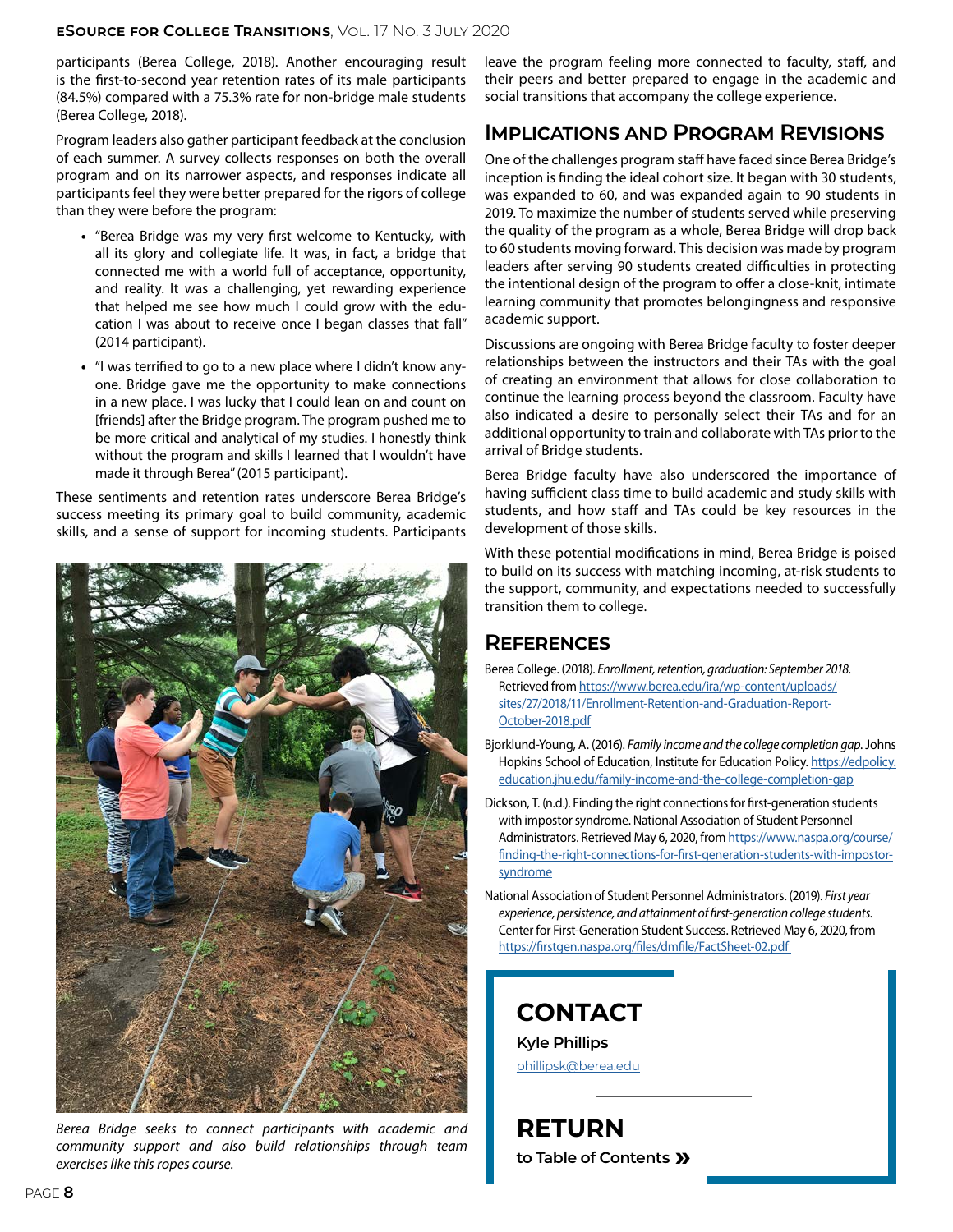### <span id="page-8-0"></span>**Summer Transitions: Accelerating College Readiness for Rural Students**

*"This summer bridge program encouraged early and continued interactions with peer, staff, and faculty, which helped students prepare for the academic rigor of a full-time course load, and it also supported them in their transition to college."*

**Don Nix**, Director of ASAP and 360 Advising, *University of Arkansas* **Brian Hurley**, Assistant Director for Academic Engagement, *University of Arkansas* **Leslie Yingling**, Assistant Vice Chancellor for Student Success & Multicultural Initiatives/Associate Dean of Students, *University of Arkansas* **Brett Rankin**, Higher Education Doctoral Student, *University of Arkansas*

**Trevor Francis**, Associate Vice Provost/Director of Student Success, *University of Arkansas*

Many rural students come from communities where a college education is neither necessary nor valued. The values associated with colleges and universities might even be perceived to be antithetical to those of rural areas. Rural students, then, are often faced with a choice to either leave much of their rural identities behind to succeed in higher education or maintain their rural identities and never fully integrate into college life. Educational programming and advising that acknowledges and builds upon students' lived experiences, while helping them align those experiences to post-college life, can lead to positive outcomes for students from rural backgrounds.

There has been increased interest in proactive career counseling for groups, such as first-generation students, to help with that alignment. Eismann (2016) suggested that first-generation students are far less likely to enroll in career-oriented majors and that they could benefit from targeted outreach and earlier career counseling. Maietta (2016) further suggested that first-generation students would benefit from a holistic admissions process that could walk students and their families through the available financial resources, academic support, and career services. Recruiting trips and summer bridge programs can provide these supports by assisting students with their transition from high school to higher education. Summer bridge programs are a useful support tool during an exciting and somewhat stressful time, especially for first-generation students from rural backgrounds.

### **Building a Summer Bridge**

A transitional bridge and scholarship pilot program called the Accelerate Student Achievement Program (ASAP) was created at the University of Arkansas in 2016. Its goal was to increase college completion and career readiness among underrepresented students from the Arkansas Delta region and other rural state communities that demonstrated low retention and completion rates and often faced high unemployment rates.

In 2015, the 26-county region had an 8.6% unemployment rate compared to a 5.6% state unemployment rate and 5.7% national unemployment rate (Arkansas Labor Market, 2015). In 2016, the first-year retention rate among incoming students from the 26 counties was 83%, with first-generation and low-income students from the region seeing a 75% retention rate. In 2016, the four-year graduation rate of incoming students from the ASAP region was

48.2%, and the six-year rate was 62.9%. For low-income and firstgeneration students, these rates were 34% and 50.4%, respectively.

The purpose of the ASAP program was to:

- **•** extend early and personalized academic, financial, and career guidance;
- **•** provide a seven credit-hour summer learning experience to introduce college-level work, help students prepare to navigate the academic rigor of a full-time course load, and encourage their early and strong connections with peers, staff, and faculty;
- **•** support participants holistically in their transition to college with learning cohorts and course sequences, academic coaching and mentoring, living and learning communities, and social programming and campus connections;
- **•** inspire students to strive for academic and career excellence;
- **•** promote economic development in under-resourced Arkansas communities by preparing graduates for work in high-demand fields; and
- **•** improve retention and graduation among a cohort of students whose predicted rates of persistence and completion are historically lower than the general student population.

ASAP recruitment efforts followed recommendations by Eismann (2016) and Maietta (2016) by conducting targeted outreach to underrepresented areas and by discussing college admissions processes with students and their families throughout the Arkansas Delta region. Outreach goals included increasing college access and helping students form realistic college expectations by providing insight on daily college life, academic workloads, and information on student support services. Schools within the 26-county region served by ASAP received tailored outreach based on their needs and interests in college admissions counseling and college readiness support. For example, because ASAP-eligible students represented first-generation and/or low-income students, they received assistance applying for financial aid and college planning. Students are randomly selected as ASAP Scholars from the total population of admissible students from the Arkansas Delta region, and 82 students were chosen in the program's first year. Students also received early advising assistance, which helped them select courses and complete initial academic planning. ASAP students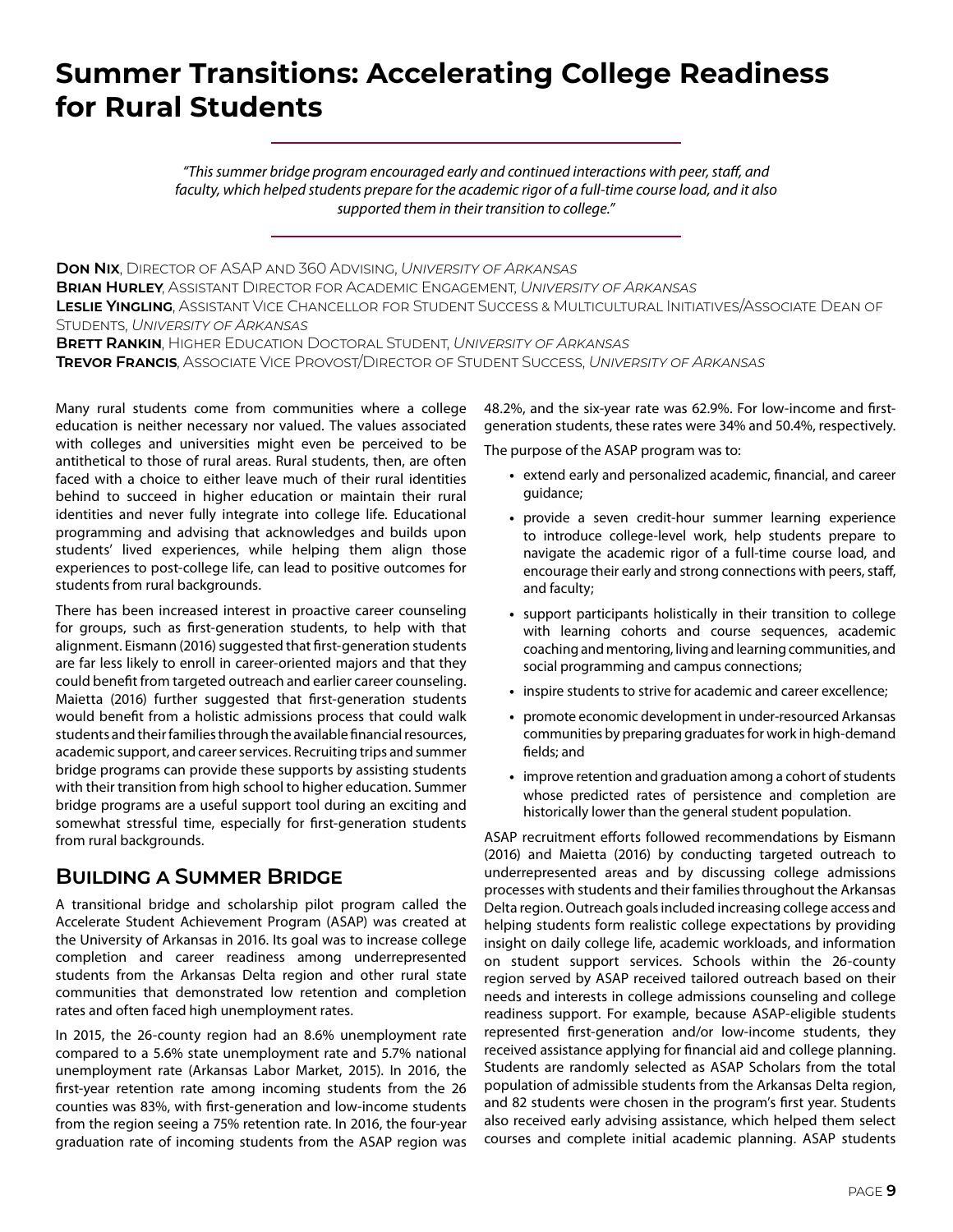attended new student orientation as a cohort to help build personal relationships with other first-generation students.

### **Program Success**

Two benchmark goals were set for the first cohort of ASAP Scholars: (a) 90% of the cohort completing seven credit hours during the summer bridge and (b) 60% of the cohort earning a 3.0 GPA.

**Goal 1.** All 82 ASAP Scholars were enrolled in seven summer credit hours, which 73 (89%) completed during the summer program. The nine students who did not complete seven hours had dropped one or more of the courses due to academic rigor/workload or concerns about grades. Each of the 82 students completed the summer program and continued to the fall semester.

**Goal 2.** The average summer GPA for this first ASAP cohort was 3.3, with 72% of ASAP Scholars (52 students) earning a 3.0 or higher.

A 2018 report on ASAP retention from the University of Arkansas Office of Retention and Graduation found:

- **•** ASAP participants continued to their second year at higher rates than their eligible nonparticipant peers at every incoming GPA below 3.8.
- **•** ASAP participants who were Pell-eligible continued to the second year at a rate 6.7 percentage points higher than that of Pell-eligible nonparticipants.
- **•** ASAP participants who entered college without AP credit were retained to the second year at a rate 6.9 percentage points higher than did eligible nonparticipants without AP credit.
- **•** Among ASAP and eligible non-ASAP students with college credit earned in high school and among those without, ASAP participants retained at higher rates than the nonparticipant group.

A survey was given after the program's first year, and 60% of the students participated. Responses indicated ASAP was very helpful to the participants' college transition, with results showing the highest scale score for "very helpful" was the most common response. ASAP Scholars were pleased most with staff mentoring and least with the requisite study hours (10 per week; Yingling, 2018).

Another aspect of the program's success was the importance of partnering with the university's Office of Admissions to support the ASAP Scholars' transition to college. An admissions counselor was assigned as the lead for program recruitment and the initial university point of contact for students. This counselor worked with students on their university admissions applications, summer program applications, and had a continual presence as students transitioned into and through their first semesters. Students reported this experience as a meaningful and helpful part of their transition from high school to the university.

ASAP also increased cross-campus collaboration. Departments that had limited communication in the past were communicating on a regular basis to ensure students received the best possible support: College-based academic advisors, the Office of Admissions, general-education faculty, the Multicultural Center, and the Office of Student Success collaborated on ASAP Scholars' summer and fall schedules, their summer programming experiences, and fall workshops. Creating this summer bridge program for firstgeneration college students also encouraged the University of Arkansas campus to heighten their focus and support of it. For example, faculty created customized courses in history, theatre, sociology, FYE, and wellness. Students were invited to networking

events with an opportunity to engage with campus leadership, faculty, and advisors.

### **Future Implications**

This program demonstrated how a dedicated effort to provide early and personalized academic, financial, and career guidance can produce tangible academic results for first-generation and/or low-income students. This summer bridge program encouraged early and continued interactions with peer, staff, and faculty, which helped students prepare for the academic rigor of a full-time course load, and it also supported them in their transition to college. Another of ASAP's accomplishments was the access it provided to academic coaching, mentoring, and campus connections, which may have helped increase participants' self-confidence and sense of academic ability. ASAP helped inspire participants to strive for academic excellence as they began their academic careers as firstgeneration students. This program successfully provided a learning opportunity for students whose predicted rates of persistence have been historically lower than the general student population.

Bridge programs like ASAP should focus summer programs on students who could potentially drop out from higher education and on equipping them with the resources they need to persist. A summer bridge program's goals should evolve to help students with the logistical details of college (e.g., filling out FAFSA forms, developing study skills) and with identifying how a college education fits into their future. Bridge programs should help underrepresented students by giving them opportunities to (a) acclimate to the collegiate environment, (b) increase their academic readiness, (c) access academic support programs and services, (d) promote self-efficacy and persistence, and (e) create opportunities for mentoring, inclusion, and social integration (Grace-Odeleye & Santiago, 2019). These programs are more critical for students from traditionally disadvantaged backgrounds (i.e., low socioeconomic strata, first-generation, and underprepared; Castleman & Page, 2014; DeAngelo & Franke, 2016; Grace-Odeleye & Santiago, 2019; Murphy et al., 2010).

Overall, students from the 26 counties who participated in this program had increased retention rates even though their academic performance was lower than non-participants. They lived together on campus and took summer classes before their first year and received extra peer and faculty mentoring throughout the regular school year. This might suggest that social integration and perceived institutional commitment to student success are valuable to overall success, if not to success in any individual course.

The ASAP program has demonstrated that summer bridge programs can create meaningful opportunities for first-generation students who are preparing for the academic rigors of college. Moreover, ASAP's outcomes confirm that summer bridge programs can enrich the educational outcomes for first-generation students by providing them programs to assist their transition to college.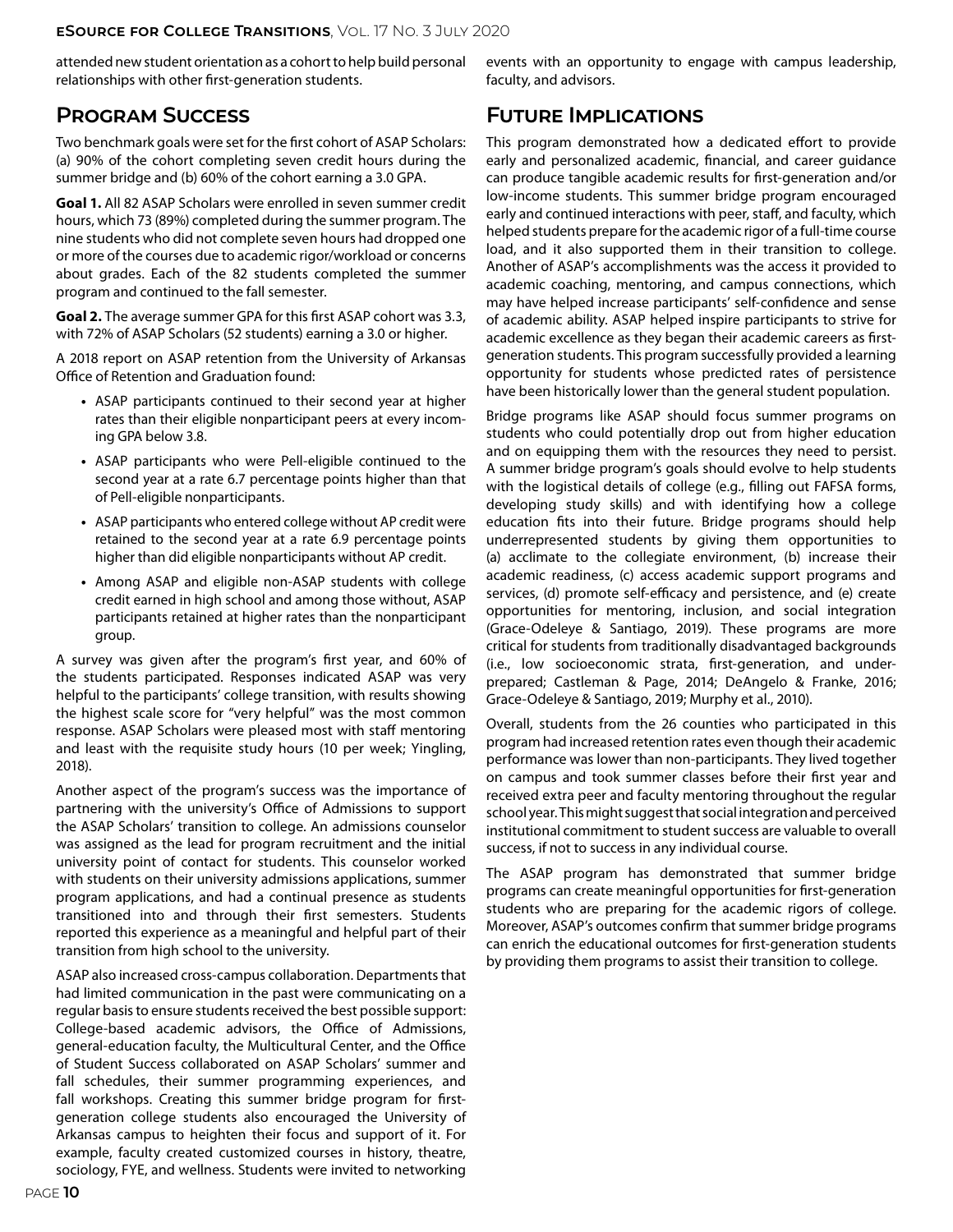### **References**

- Arkansas Labor Market. (2015, January). Arkansas Division of Workforce Services. Retrieved June 15, 2020, from [http://www.discover.arkansas.gov/](http://www.discover.arkansas.gov/Portals/194/Publications/Arkansas%20Labor%20Market/2015/LM_Jan_15.p) [Portals/194/Publications/Arkansas%20Labor%20Market/2015/LM\\_Jan\\_15.](http://www.discover.arkansas.gov/Portals/194/Publications/Arkansas%20Labor%20Market/2015/LM_Jan_15.p) [pdf](http://www.discover.arkansas.gov/Portals/194/Publications/Arkansas%20Labor%20Market/2015/LM_Jan_15.p)
- Castleman, B. L., & Page, L. C. (2014). A trickle or a torrent? Understanding the extent of summer "melt" among college-intending high school graduates. *Social Science Quarterly, 95*(1), 202-220.<http://doi.org/dt3w>
- DeAngelo, L., & Franke, R. (2016). Social mobility and reproduction for whom? College readiness and first-year retention. *American Educational Research Journal, 53*(6), 1588-1625.<http://doi.org/dt3x>
- Eismann. L (2016, November). First-generation students and job success. *NACE*  Journal, 11-17. Retrieved May 7, 2020, from [https://www.naceweb.org/job](https://www.naceweb.org/job-market/special-populations/first-generation-students-and-job-success/)[market/special-populations/first-generation-students-and-job-success/](https://www.naceweb.org/job-market/special-populations/first-generation-students-and-job-success/)
- Grace-Odeleye, B., & Santiago, J. (2019). A review of some diverse models of summer bridge programs for first-generation and at-risk college students. *Administrative Issues Journal: Connecting Education, Practice, and Research, 9*(1), 35-47.<http://doi.org/dt3z>
- Maietta, H. (2016, November). Unfamiliar territory: Meeting the career development needs of first-generation college students. *NACE Journal,*  19-25. Retrieved May 7, 2020, from [https://www.naceweb.org/career](https://www.naceweb.org/career-development/special-populations/career-development-needs-of-first-gen)[development/special-populations/career-development-needs-of-first](https://www.naceweb.org/career-development/special-populations/career-development-needs-of-first-gen)[generation-students/](https://www.naceweb.org/career-development/special-populations/career-development-needs-of-first-gen)
- Murphy, T. E., Gaughan, M., Hume, R., & Moore, S. G. (2010). College graduation rates for minority students in a selective technical university: Will participation in a summer bridge program contribute to success? *Educational Evaluation and Policy Analysis, 32*(1), 70-83. <http://doi.org/ctc46z>
- Yingling, L. (2018). *Evaluating an academic bridge program using a mixed methods approach*. [Doctoral dissertation, University of Arkansas]. Retrieved May 7, 2020, from<https://scholarworks.uark.edu/etd/2739/>

### **CONTACT**

**Don Nix** [nix@uark.edu](mailto:nix%40uark.edu?subject=E-Source%2017.3)

**Brian Hurley** [bhurley@uark.edu](mailto:bhurley%40uark.edu?subject=E-Source%2017.3)

**Leslie Yingling** [lyinglin@uark.edu](mailto:lyinglin%40uark.edu?subject=E-Source%2017.3)

**Trevor Francis** [tafranc@uark.edu](mailto:tafranc%40uark.edu?subject=E-Source%2017.3)